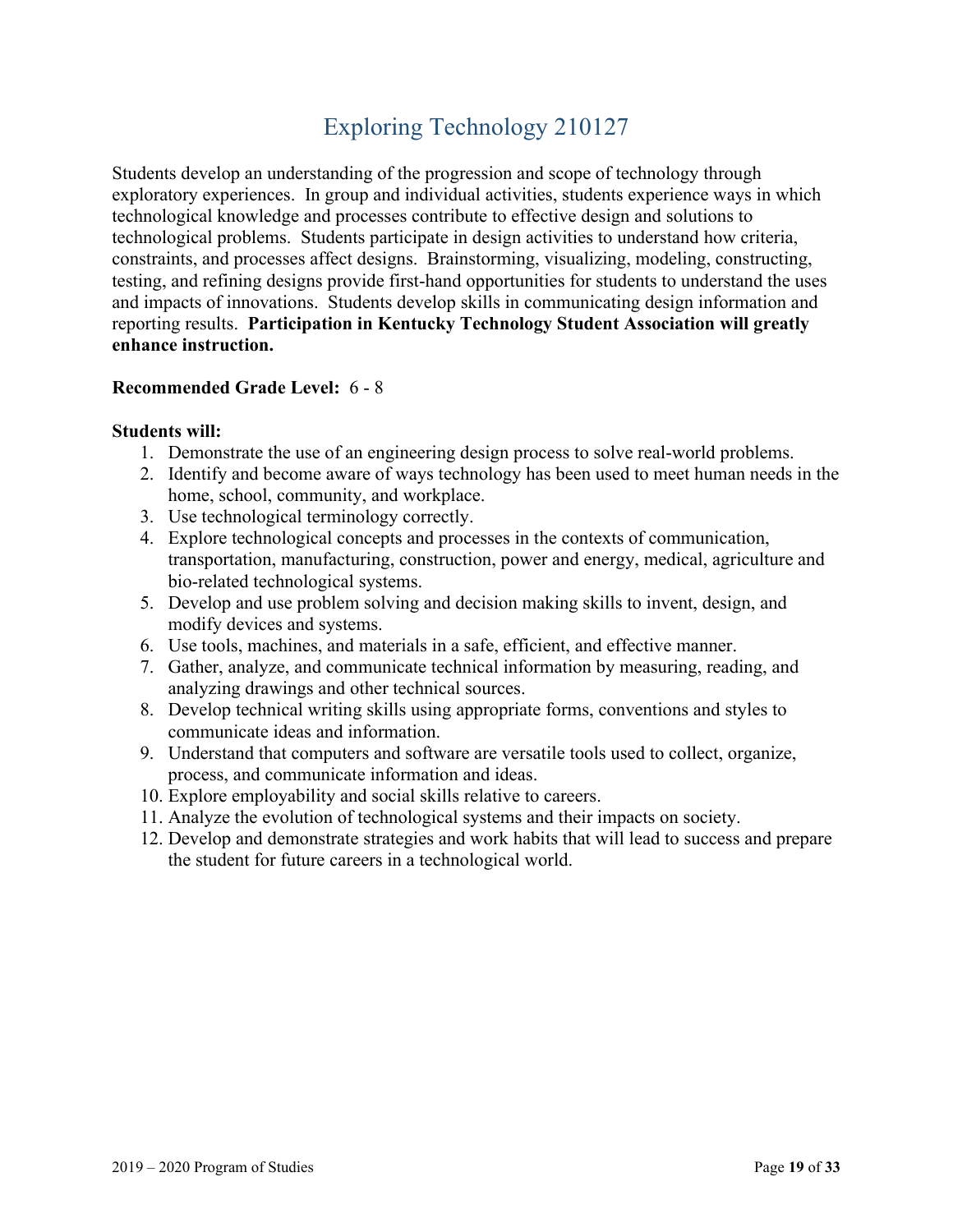# Flight and Space 219912

The exciting world of aerospace comes alive through Flight and Space. During this unit, students delve into the history of flight and space, discover the science behind aeronautics, and explore traveling and living in space. Students are then challenged to use their knowledge to design, build, and test an airfoil. **Participation in Kentucky Technology Student Association will greatly enhance instruction.**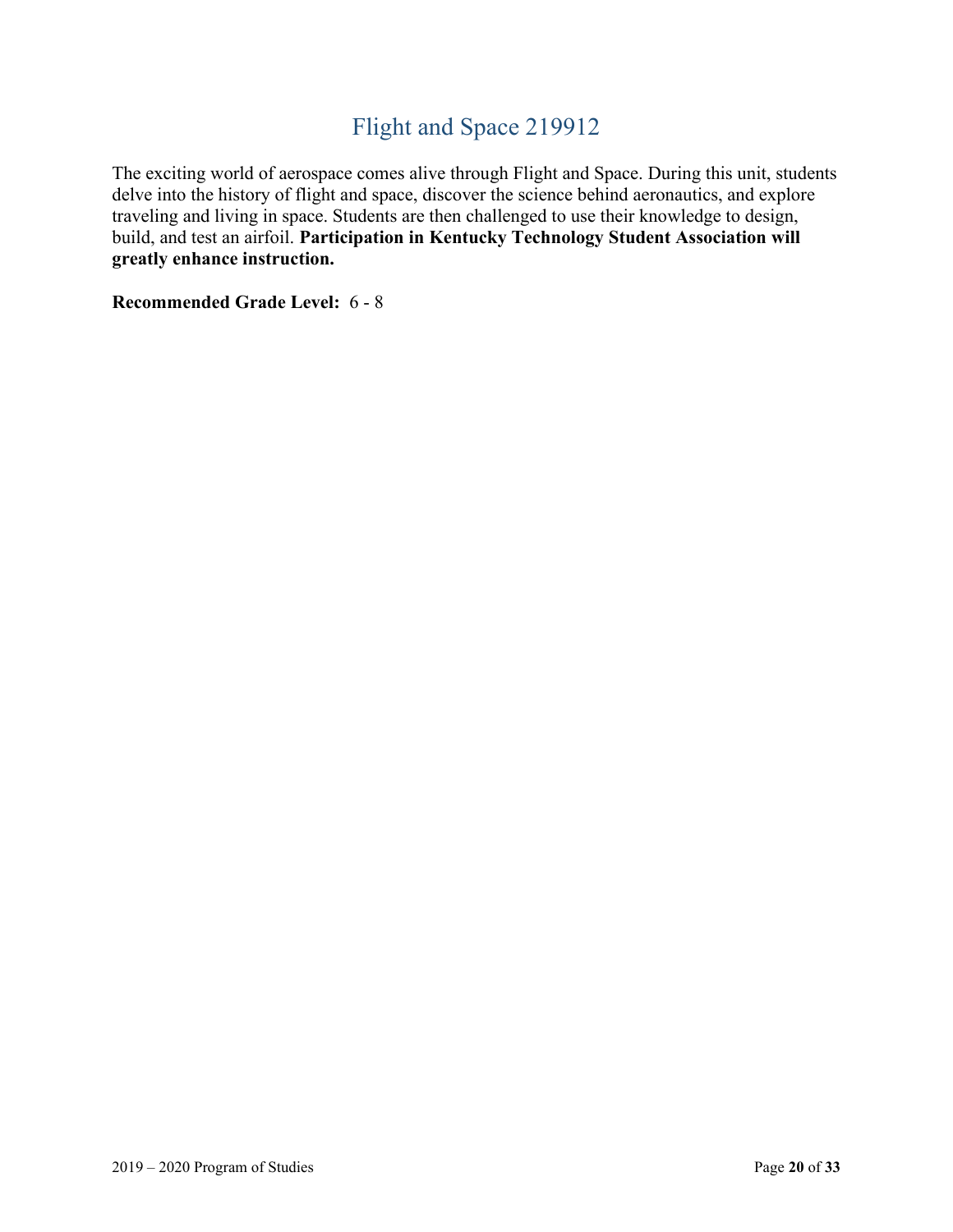# Green Architecture 219915

Today's students have grown up in an age of "green" choices. In this unit, students learn how to apply this concept to the fields of architecture and construction by exploring dimensioning, measuring, and architectural sustainability as they design affordable housing units using Autodesk's® 3D architectural design software. **Participation in Kentucky Technology Student Association will greatly enhance instruction.**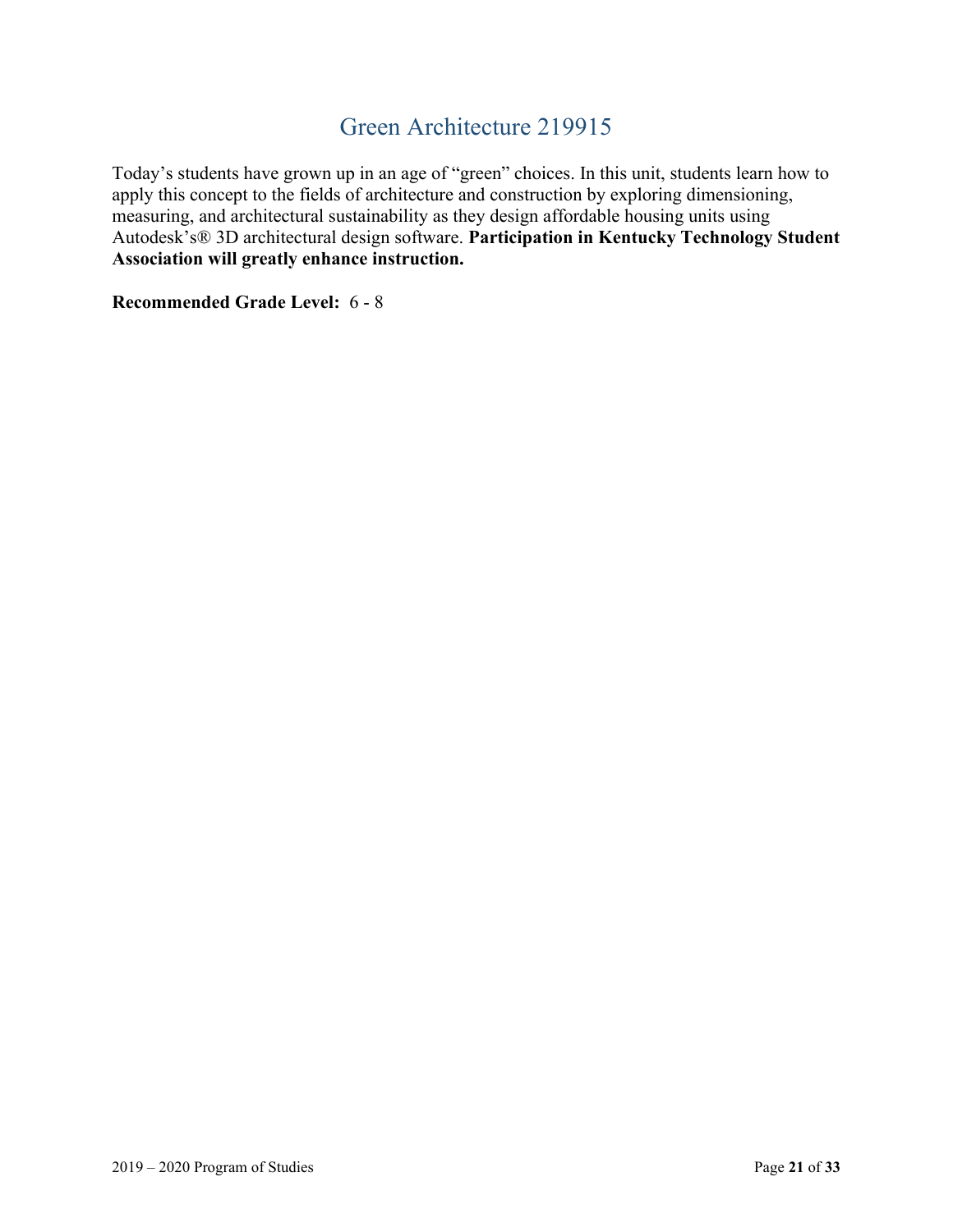# Introduction to Computer Science 219918

Students to discover computer science concepts and skills by creating personally relevant, tangible, and shareable projects. Throughout the unit, students will learn about programming for the physical world by blending hardware design and software development. They will design and develop a physical computing device, interactive art installation, or wearable, and plan and develop code for microcontrollers that bring their physical designs to life. **Participation in Kentucky Technology Student Association will greatly enhance instruction.**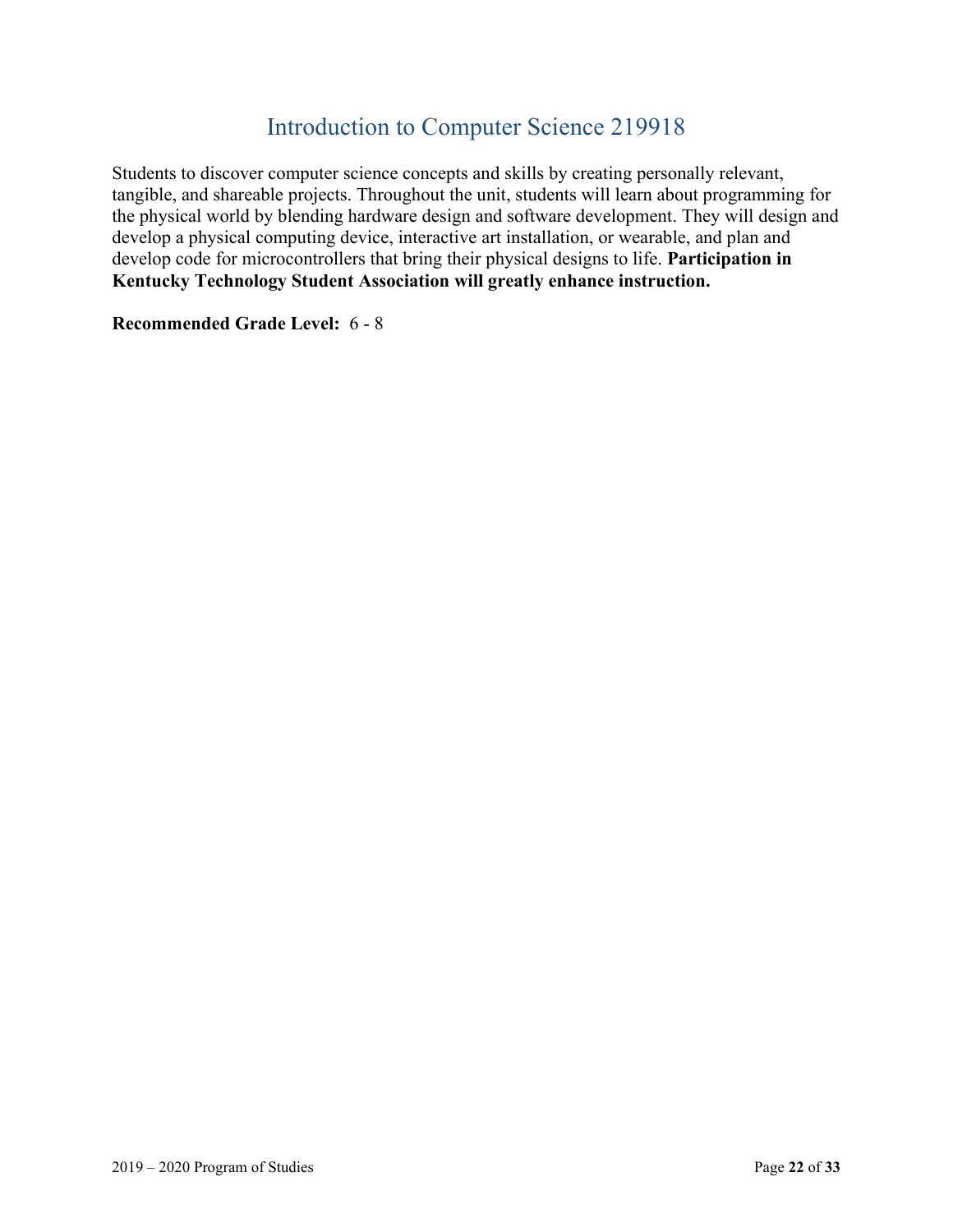### Invention and Innovation 210101

This course provides students with opportunities to apply the design process in the invention or innovation of a new product, process, or system. In this course, students will learn all about invention and innovation. They will have opportunities to study the history of Invention and Innovations, including their impacts on society. They will learn about the core concepts of technology and about the various approaches to solving problems, including engineering design and experimentation. Finally, students learn about how various Invention and Innovations impact their lives. Students participate in engineering design activities to understand how criteria, constraints, and processes affect designs. Students are involved in activities where they learn about brainstorming, visualizing, modeling, constructing, testing, experimenting, and refining designs. Students also develop skills in researching for information, communicating design information, and reporting results. This course will make extensive use of a laboratory environment through a variety of instructional strategies. **Participation in Kentucky Technology Student Association will greatly enhance instruction.**

#### **Recommended Grade Level:** 6 - 8

- 1. Demonstrate the use of an engineering design process to solve real-world problems.
- 2. Define technology and use technological terminology correctly.
- 3. Identify and become aware of ways technology has been used to satisfy human needs and environmental concerns.
- 4. Evaluate the impacts of technological Invention and Innovation on people, society, culture, and the environment.
- 5. Develop and use problem solving and decision making skills including brainstorming, visualizing, modeling, constructing, testing, and refining to invent, design, create, and modify devices and systems.
- 6. Implement elements of form and function to the design process.
- 7. Use tools, machines, and materials in a safe, efficient, and effective manner.
- 8. Identify and analyze current and emerging issues (ethical, social, legal, environmental, political, and privacy) related to technology.
- 9. Describe intended and unintended impacts of the application of technological solutions.
- 10. Identify appropriate and inappropriate applications of technology.
- 11. Analyze how and why society demands impact invention and innovation.
- 12. Identify that a product, system, or environment developed for one setting may be applied to another setting.
- 13. Develop an understanding that innovations are alterations of previous inventions.
- 14. Explore employability and social skills relative to careers involving invention and innovation.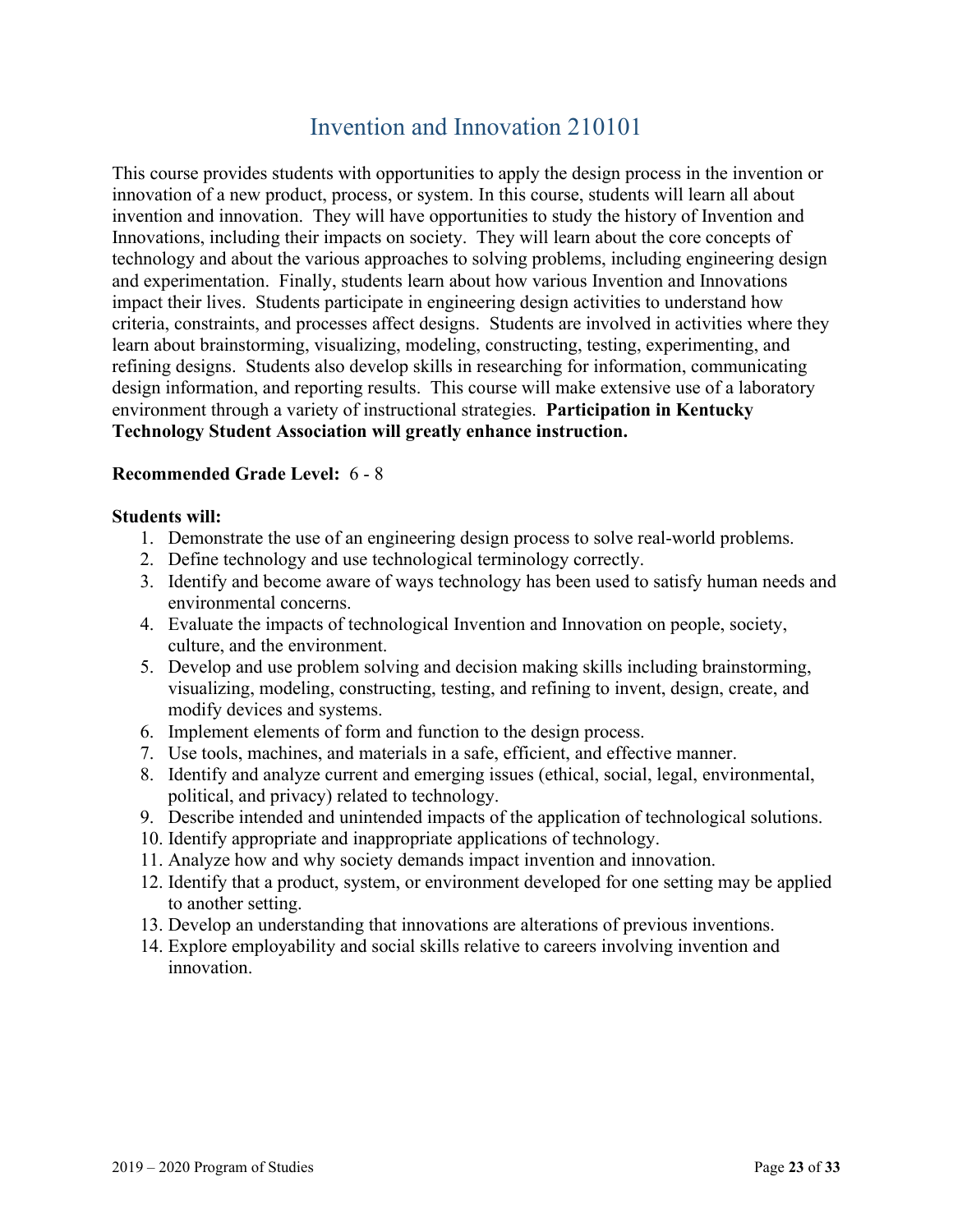# Magic of Electrons 219913

Through hands-on projects, students explore electricity, the behavior and parts of atoms, and sensing devices. They learn knowledge and skills in basic circuitry design, and examine the impact of electricity on the world around them. **Participation in Kentucky Technology Student Association will greatly enhance instruction.**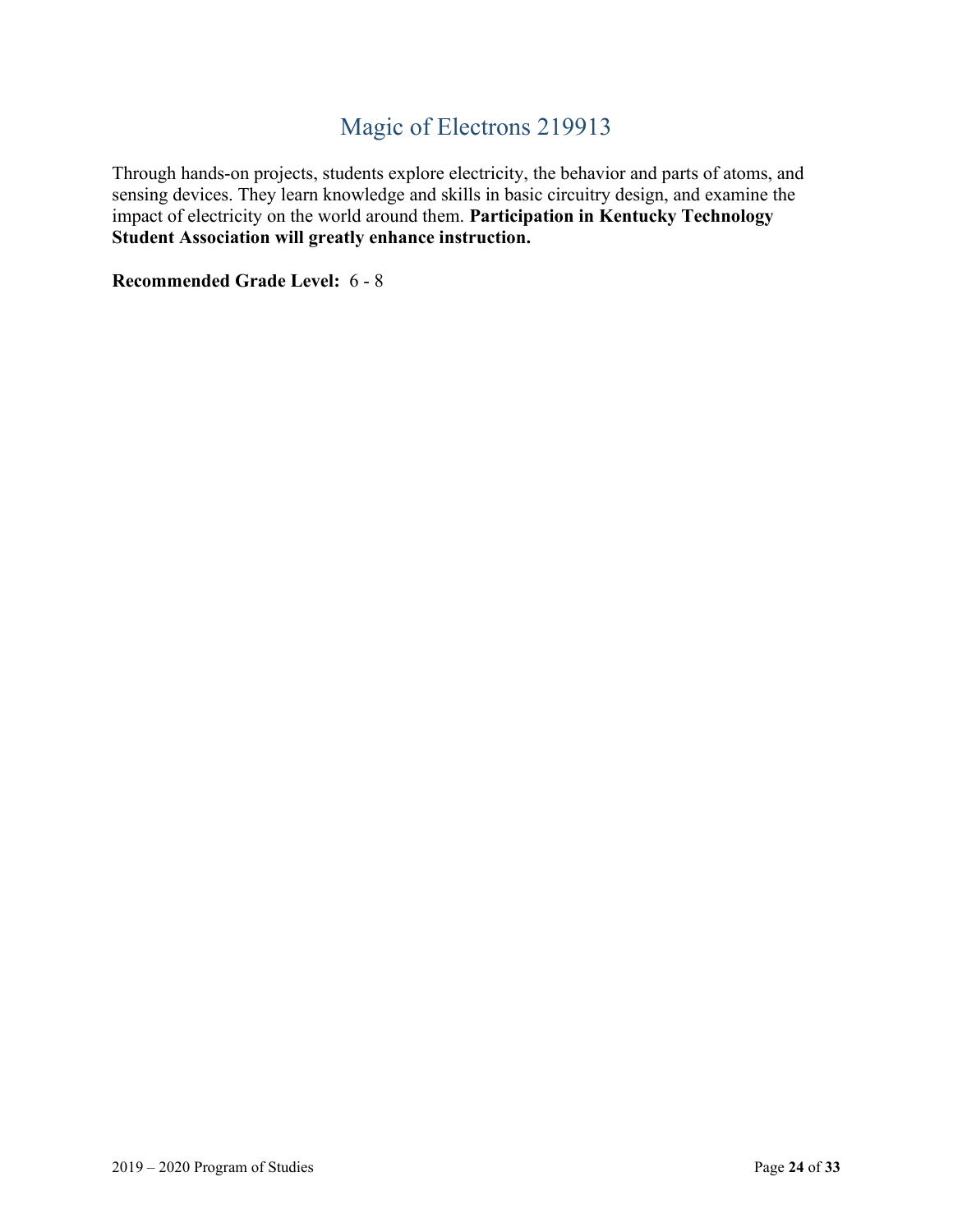### Medical Detectives 219916

Students play the role of real-life medical detectives as they analyze genetic testing results to diagnose disease and study DNA evidence found at a "crime scene." They solve medical mysteries through hands-on projects and labs, investigate how to measure and interpret vital signs, and learn how the systems of the human body work together to maintain health. **Participation in Kentucky Technology Student Association will greatly enhance instruction.**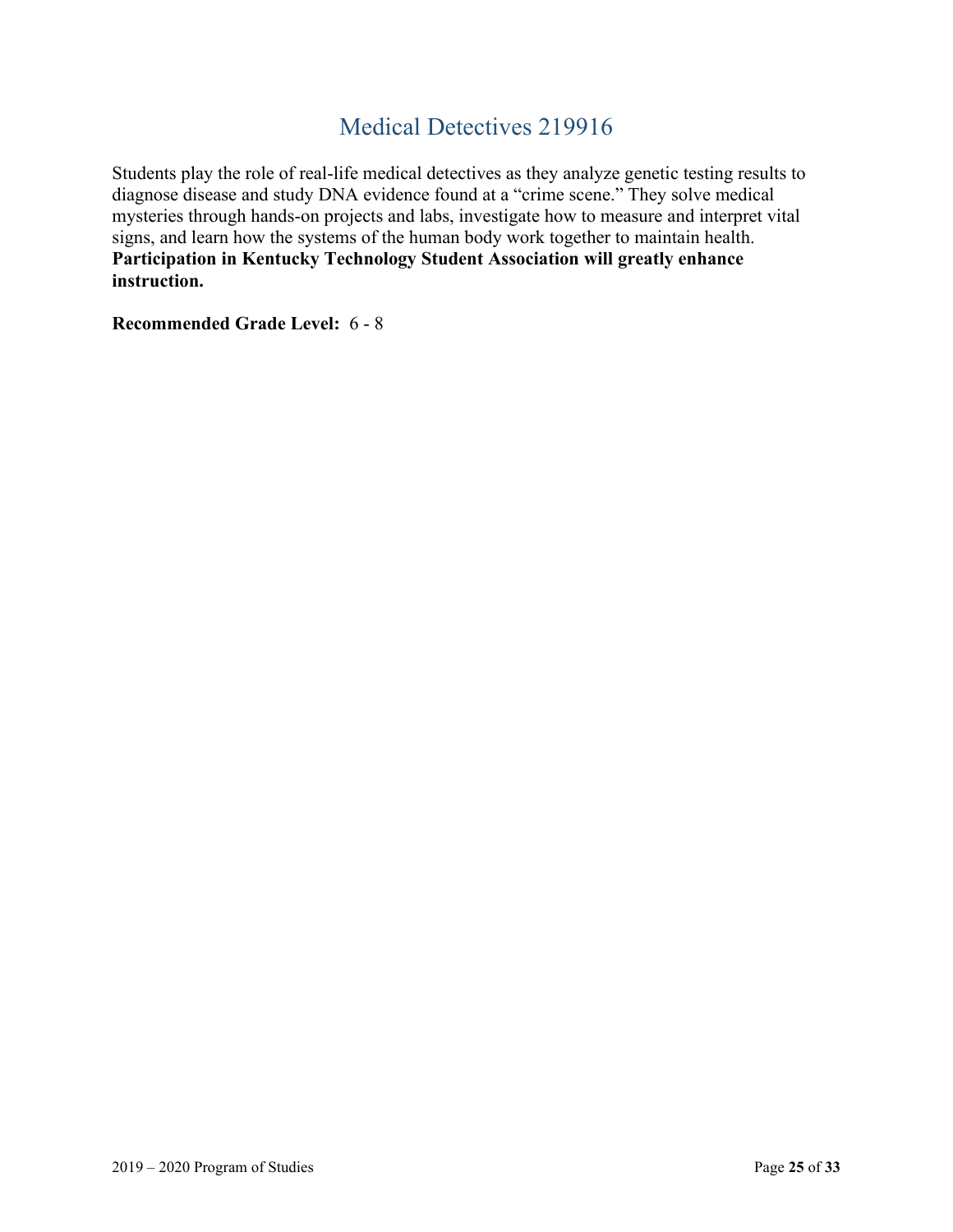# Middle School STEM 300190

This course is one designed to allow students to explore the sciences, in a STEM (Science, Technology, Engineering, and Math) environment, beyond the Kentucky Academic Standards. Students should, however, explore using the science and engineering practices and crosscutting concepts. The science and engineering practices are skills students will use as they investigate the natural world and develop solutions to problems. The crosscutting concepts are conceptual ways of thinking that cross the domains in the STEM (Science, Technology, Engineering, and Math) fields.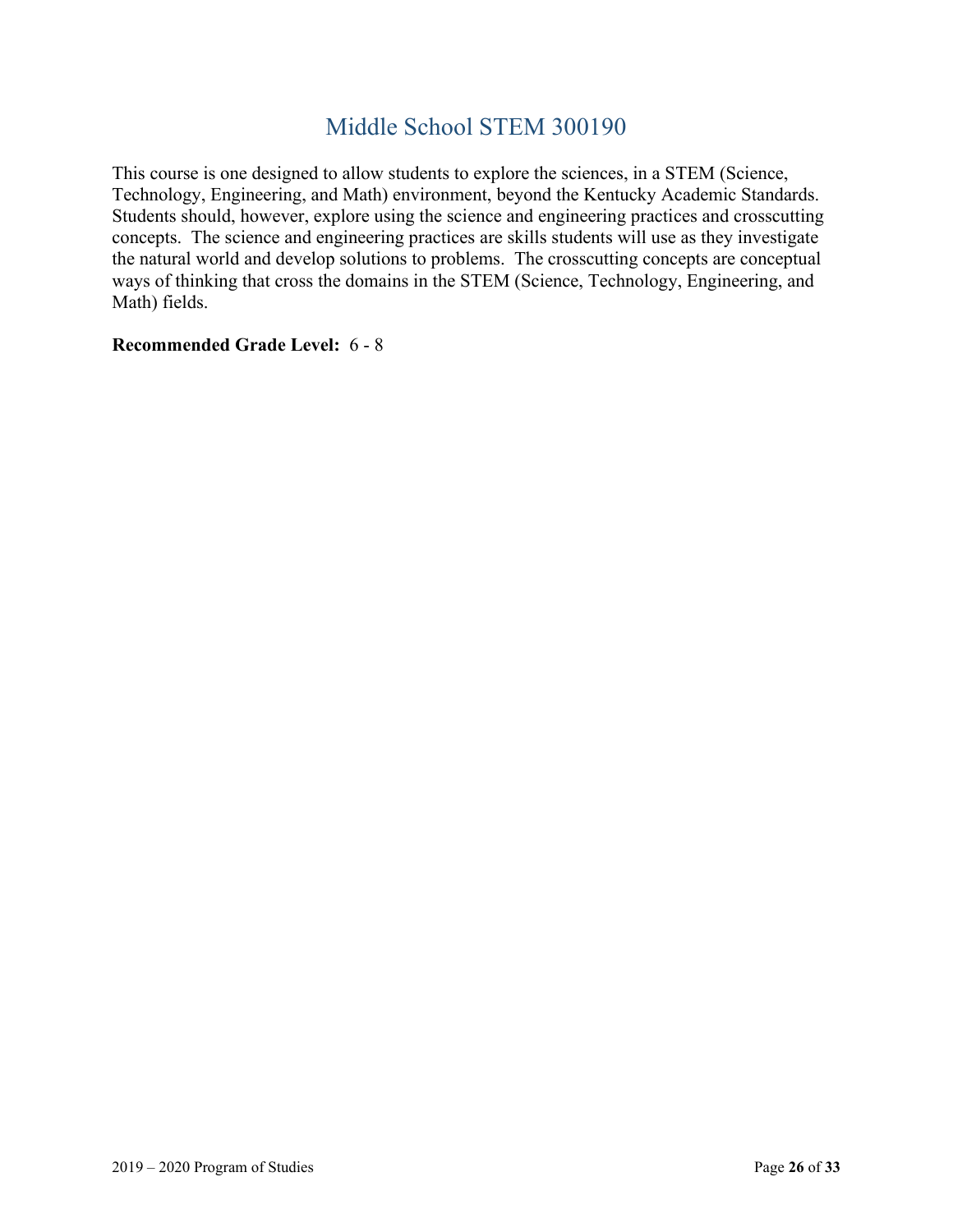# Science and Technology 219911

Science impacts the technology of yesterday, today, and the future. Students apply the concepts of physics, chemistry, and nanotechnology to STEM (Science, Technology, Engineering, and Math) activities and projects, including making ice cream, cleaning up an oil spill, and discovering the properties of nano-materials. **Participation in Kentucky Technology Student Association will greatly enhance instruction.**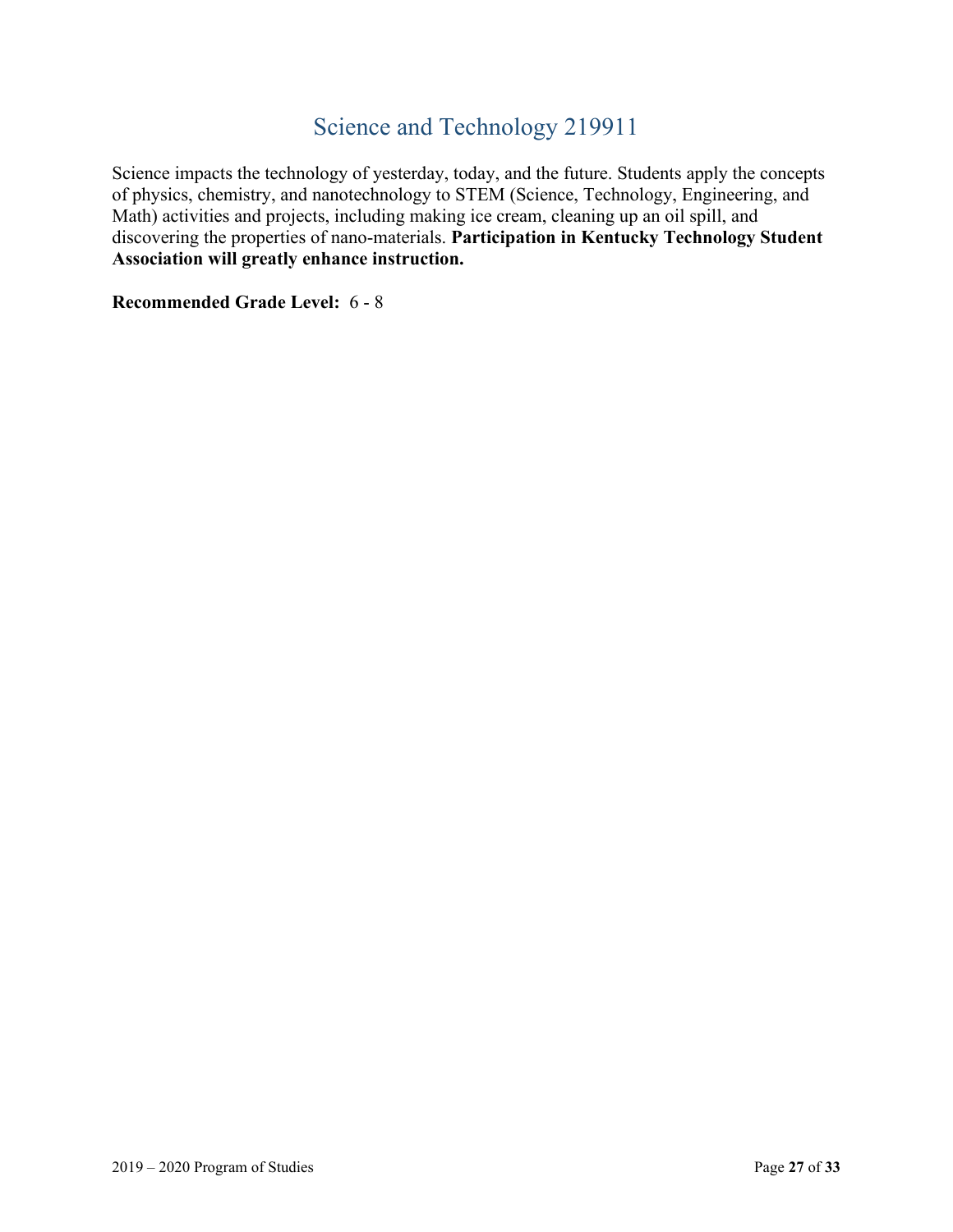# Technological Systems 210103

This course is intended to teach students how technological systems work together to solve problems and capture opportunities. A system can be as small as two components working together (technical system/device level) or can contain millions of interacting devices (use system/network level). We often break down the macro-systems into less complicated microsystems in order to understand the entire system better. However, technology is becoming more integrated, and systems are becoming more and more dependent upon each other than ever before. Electronic systems are interacting with natural (for example, biological) systems as humans use more and more monitoring devices for medical reasons. Electrical systems are interacting with mechanical and fluid-power systems as manufacturing establishments become more and more automated. This course will give students general background on the different types of systems but will concentrate more on the connections between these systems. The goals of this course can be accomplished in a laboratory environment through a variety of instructional strategies. **Participation in Kentucky Technology Student Association will greatly enhance instruction.**

#### **Recommended Grade Level:** 6 - 8

- 1. Demonstrate the use of an engineering design process to solve real-world problems.
- 2. Define technological systems.
- 3. Explore technological concepts and processes in the contexts of energy and power, information and communication, transportation, manufacturing, construction, medical, agricultural and bio-related technologies in emerging technological systems/sub-systems.
- 4. Design, test, evaluate, and modify models within technological systems.
- 5. Solve basic technological problems using tools, machines, materials, and processes in an applied project-based approach.
- 6. Analyze current and emerging issues (ethical, social, legal, environmental, political and privacy) related to a wide variety of technological systems.
- 7. Develop and demonstrate strategies and work habits that will lead to success and prepare the student for a future career in a technological world.
- 8. Demonstrate and apply an understanding of technological systems and the relationships between the resources/input, processes, output, and feedback elements of these systems.
- 9. Analyze the changing nature and impacts of a variety of technological systems.
- 10. Identify current and emerging occupations related to a variety of technological systems.
- 11. Identify, analyze, and compare current and emerging jobs, careers, and occupations relating to a variety of technological systems.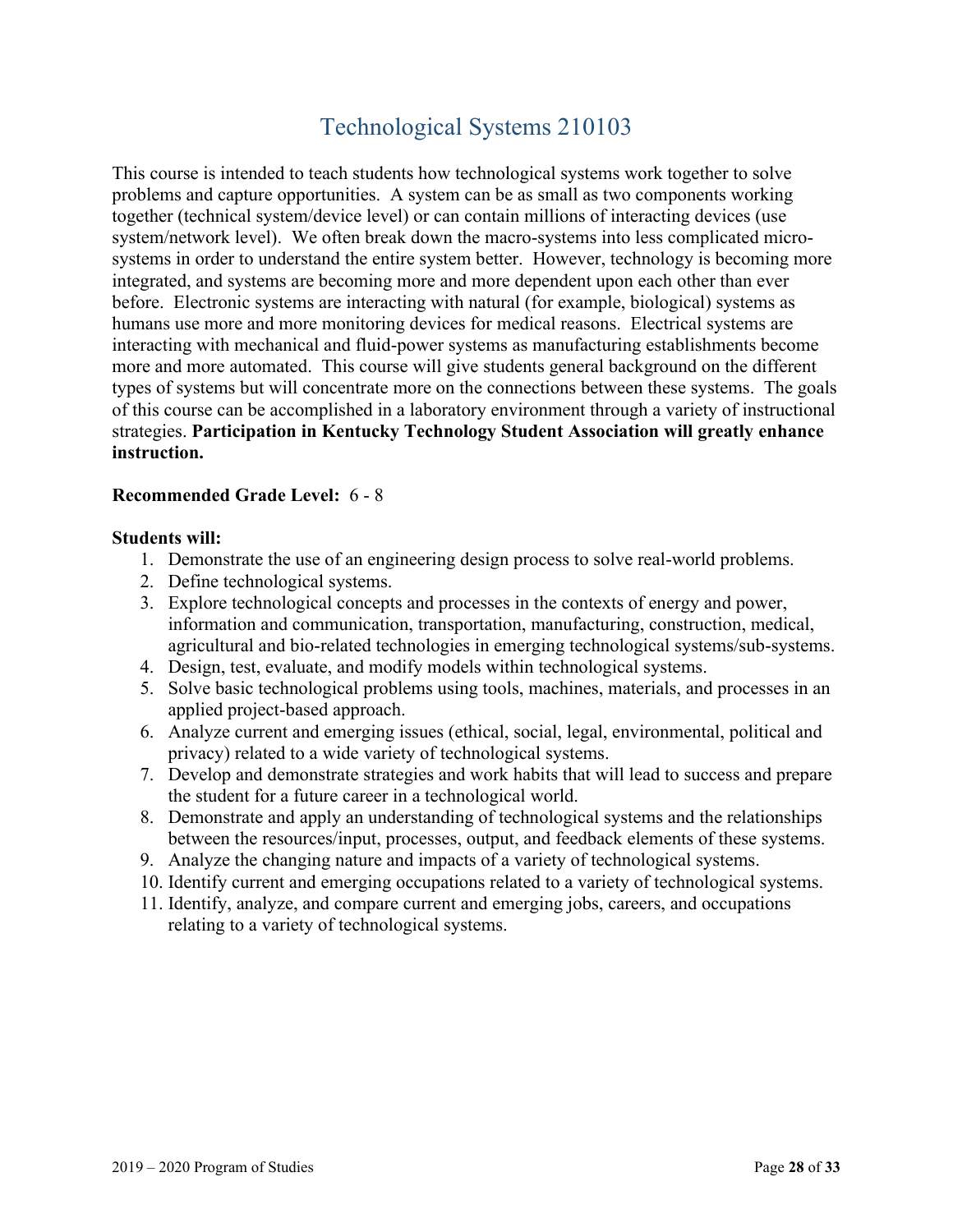# *FAMILY AND CONSUMER SCIENCES EDUCATION*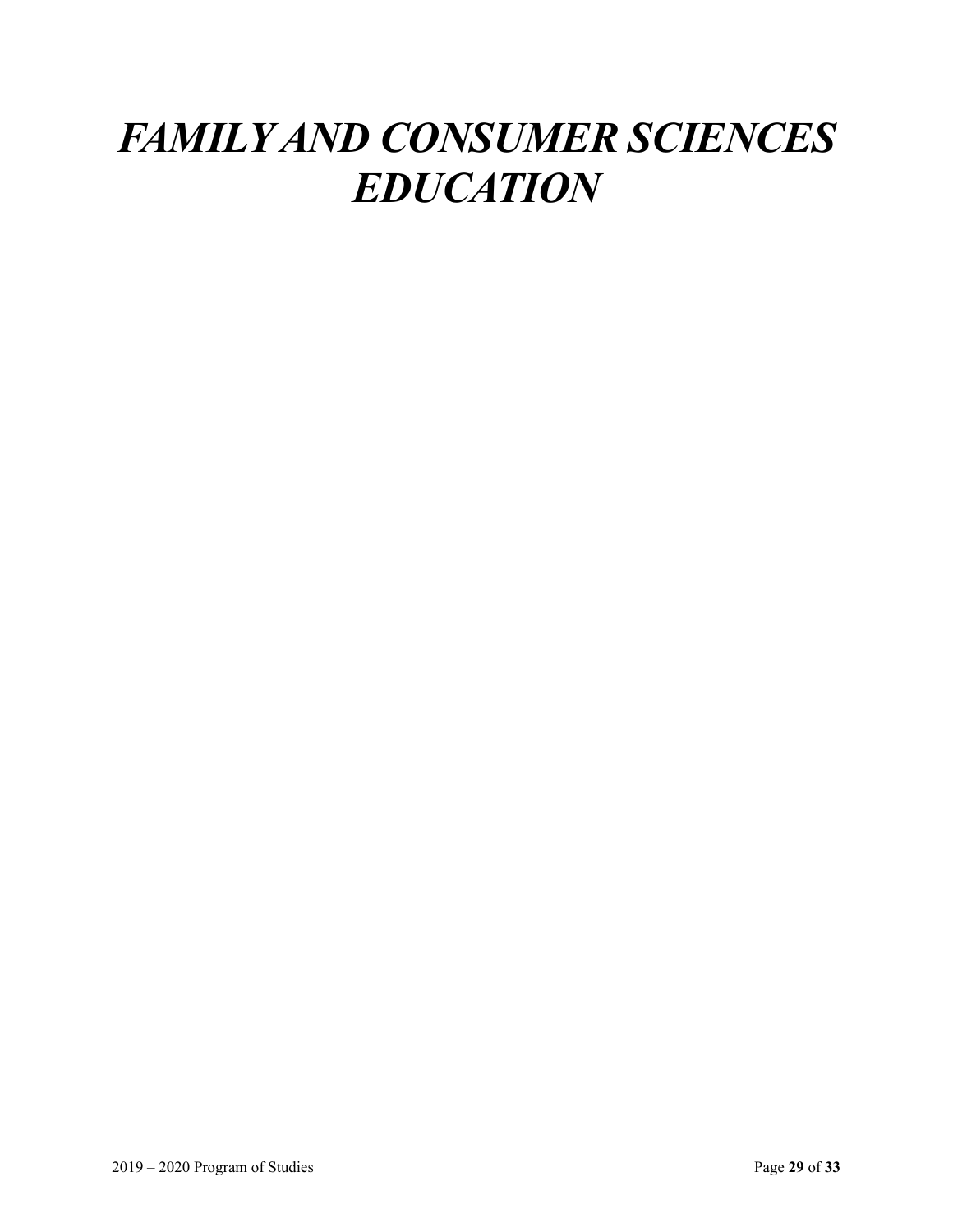# Introductory FACS Essentials 6<sup>th</sup> Grade 200110

This course introduces students to Family and Consumer Sciences through various units of instruction. The units relate to personal growth and development, consumer and management skills, goal setting and decision making, family studies, nutritional needs, foods preparation and sanitation, career development and interpersonal relationships.

### **Recommended Grade Level:** 6

#### **Recommended Credit:** N/A

- 1. Explore opportunities for volunteerism to enhance personal development skills.
- 2. Identify developmental tasks of pre-adolescence and adolescence.
- 3. Demonstrate appropriate communication skills.
- 4. Practice steps in setting and achieving goals.
- 5. Identify and apply the steps of the decision making process.
- 6. Determine the consequences of high risk behaviors.
- 7. Identify personal grooming habits.
- 8. Examine qualities needed to maintain friendship.
- 9. Practice appropriate social skills in a given situation.
- 10. Examine different family types and the roles of each family member.
- 11. Identify the benefits of time management skills.
- 12. Identify sources and management of income opportunities relevant for teens.
- 13. Differentiate between wants and needs.
- 14. Apply consumer rights and responsibilities for purchasing decisions.
- 15. Examine the impact of consumer decisions on the environment.
- 16. Identify the influences of the different types of advertisements on the consumer.
- 17. Examine influences on eating habits.
- 18. Plan healthy meals and snacks based on the current Dietary Guidelines for Americans and the MyPlate.
- 19. Calculate calories needed according to the Body Mass Index (BMI).
- 20. Describe the correct and safe use of kitchen appliances and utensils.
- 21. Use rules of sanitation and cleanliness in the kitchen.
- 22. Use correct methods and techniques in preparing food.
- 23. Analyze factors that influence clothing choice.
- 24. Design a plan for care and storage of clothing.
- 25. Construct a textile project by hand or machine.
- 26. Predict the employment outlook based on the level of education.
- 27. Identify careers in Family and Consumer Sciences.
- 28. Predict ways computers will affect daily and work life in the future.
- 29. Examine employability skills relevant to the industry.
- 30. Utilize activities of the Family, Career and Community Leaders of America (FCCLA) student organization as an integral component of course content and leadership development.
- 31. Apply math, science, and communication skills within technical content.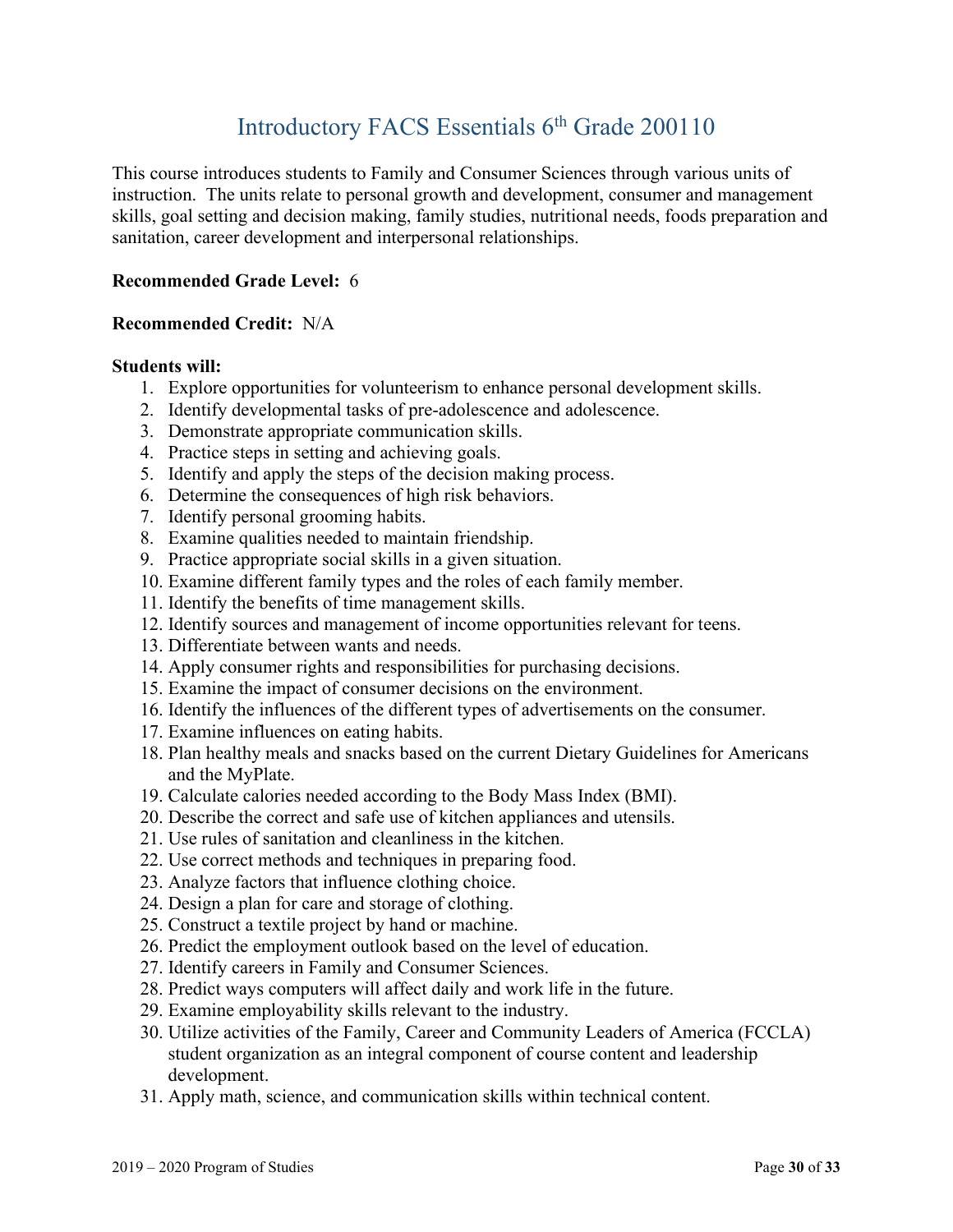# Introductory FACS Essentials 7<sup>th</sup> Grade 200111

This course introduces students to Family and Consumer Sciences through various units of instruction. The units relate to personal growth and development, consumer and management skills, goal setting and decision making, family studies, nutritional needs, foods preparation and sanitation, career development and interpersonal relationships.

#### **Recommended Grade Level:** 7

#### **Recommended Credit:** N/A

- 1. Explore opportunities for volunteerism to enhance personal development skills.
- 2. Identify developmental tasks of pre-adolescence and adolescence.
- 3. Demonstrate appropriate communication skills.
- 4. Practice steps in setting and achieving goals.
- 5. Identify and apply the steps of the decision making process.
- 6. Determine the consequences of high risk behaviors.
- 7. Identify personal grooming habits.
- 8. Examine qualities needed to maintain friendship.
- 9. Practice appropriate social skills in a given situation.
- 10. Examine different family types and the roles of each family member.
- 11. Identify the benefits of time management skills.
- 12. Identify sources and management of income opportunities relevant for teens.
- 13. Differentiate between wants and needs.
- 14. Apply consumer rights and responsibilities for purchasing decisions.
- 15. Examine the impact of consumer decisions on the environment.
- 16. Identify the influences of the different types of advertisements on the consumer.
- 17. Examine influences on eating habits.
- 18. Plan healthy meals and snacks based on the current Dietary Guidelines for Americans and the MyPlate.
- 19. Calculate calories needed according to the Body Mass Index (BMI).
- 20. Describe the correct and safe use of kitchen appliances and utensils.
- 21. Use rules of sanitation and cleanliness in the kitchen.
- 22. Use correct methods and techniques in preparing food.
- 23. Analyze factors that influence clothing choice.
- 24. Design a plan for care and storage of clothing.
- 25. Construct a textile project by hand or machine.
- 26. Predict the employment outlook based on the level of education.
- 27. Identify careers in Family and Consumer Sciences.
- 28. Predict ways computers will affect daily and work life in the future.
- 29. Examine employability skills relevant to the industry.
- 30. Utilize activities of the Family, Career and Community Leaders of America (FCCLA) student organization as an integral component of course content and leadership development.
- 31. Apply math, science, and communication skills within technical content.